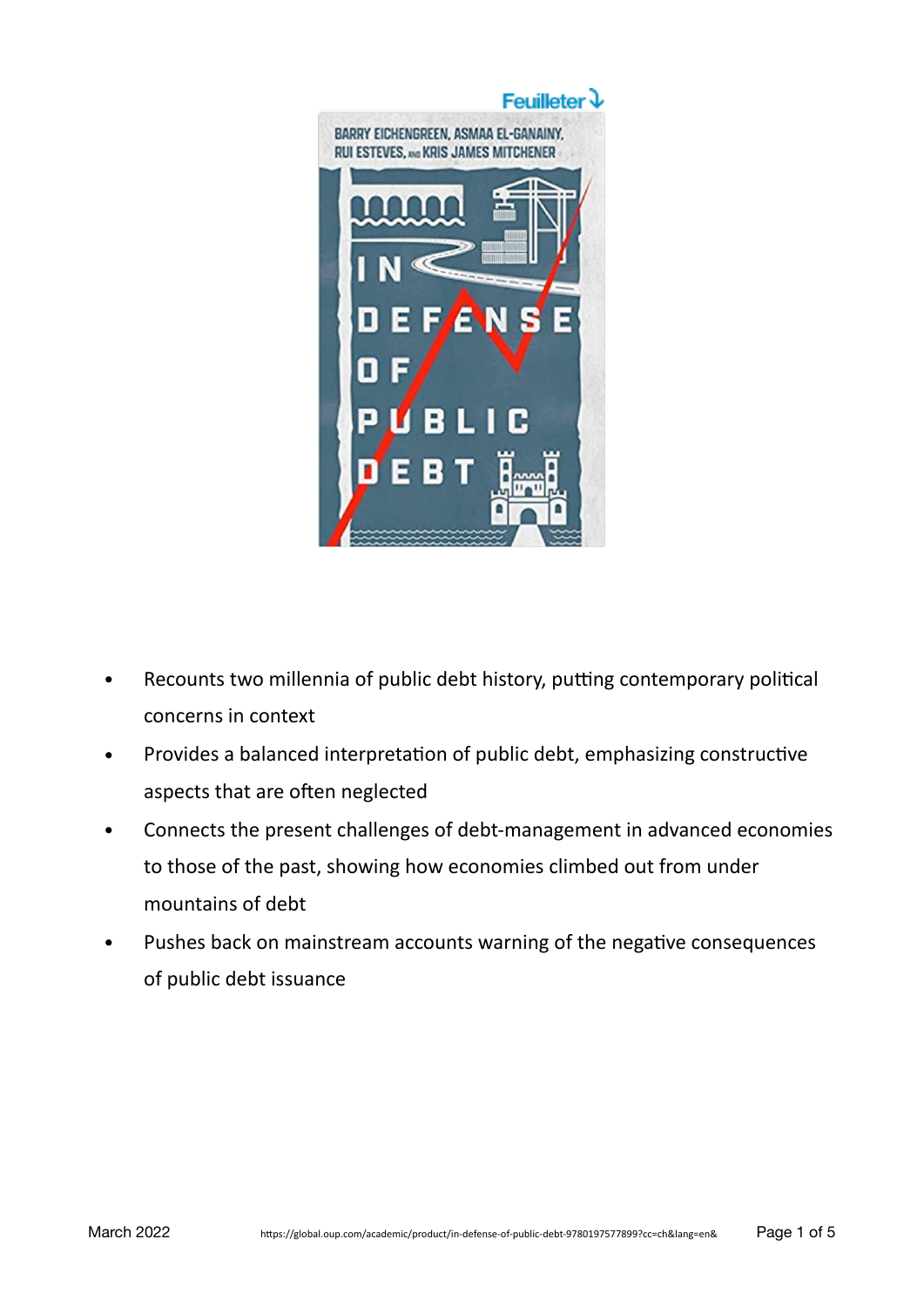# **Executive Summary, by Barry Eichengreen**

 **VIDEO:** https://bcf.princeton.edu/events/barry-eichengreen/

- **Start video at 10:0.**
- Settings:
	- 1. Reduce speed
	- 2. Insert Sub-titles

# **[0:00]** Introductory Remarks.

There is great debate over how much government debt the market can ultimately absorb, and whether it is possible to run a deficit without paying back the debt. Real interest rates on safe assets are low, since they provide service flows. Issuing new debt at a faster pace can lead to inflation, which taxes bond holdings and precautionary savings. While new bond issuances create revenue there is a Debt Laffer curve as this issuance is taxing precautionary savings and lower value of debt. Debt is quite robust, which means that it is very strong and consistent until it defaults. This information insensitivity makes it a good precautionary savings tool. In contrast equity is more volatile but does not face a robustness barrier and makes it more resilient.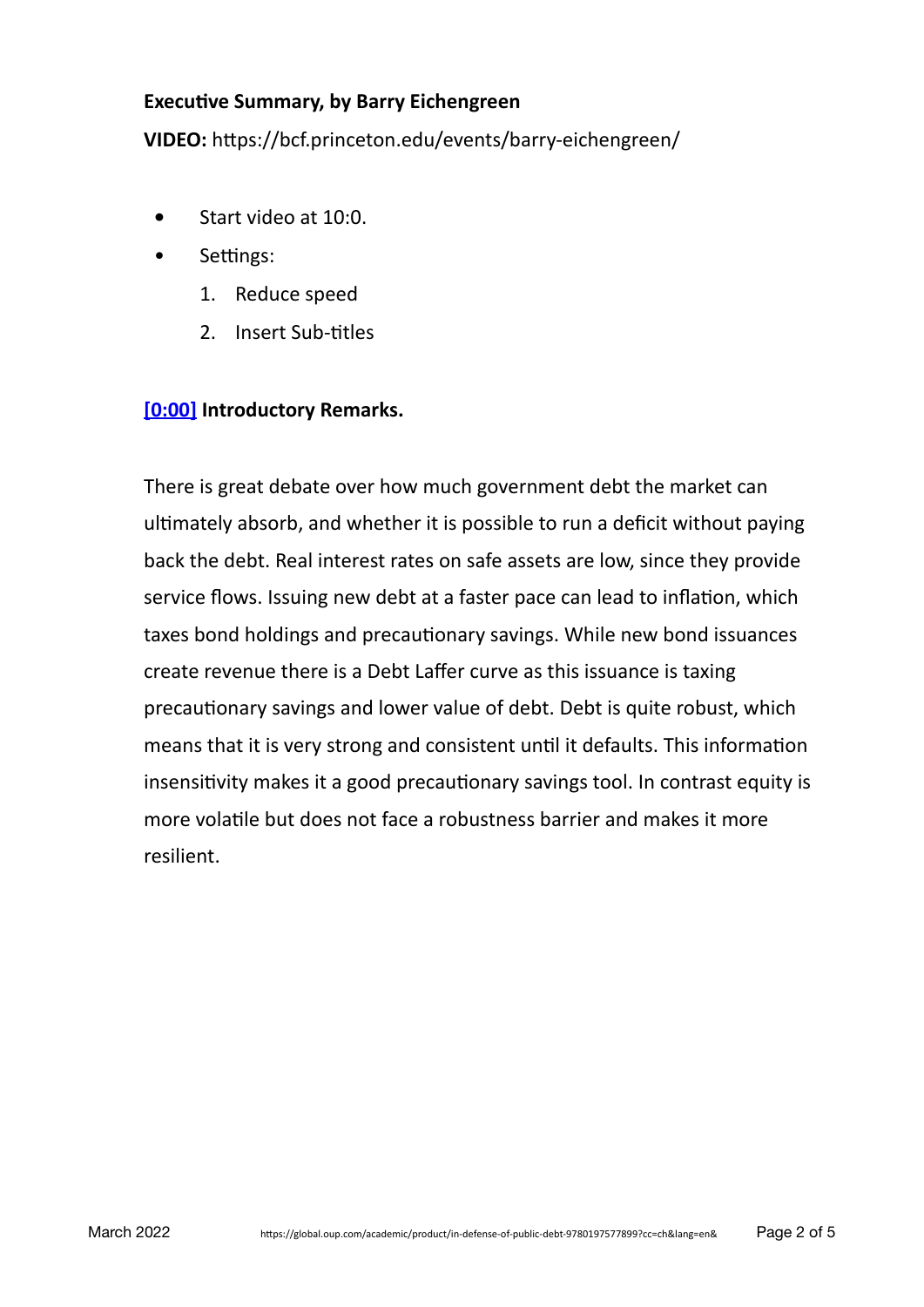## **[\[10:00\]](https://youtu.be/OUqpgYf09Vw?t=600)** Recent years have seen shifts in views of public debt.

In the 1980s and 1990s, growing debt was a massive fear, leading people to believe that government spending and debt were out of control. The Global Financial Crisis led to a "wobble" in beliefs, but they were dismissed as no more than a temporary deviation. Covid-19 led governments around the world to run unprecedented deficits, which begs the questions: are these changes in attitudes justified, and will they last? It is clearly justified given the extraordinary circumstances– if a government did not act in this manner, the government would be seen as illegitimate.

### **[\[16:59\]](https://youtu.be/OUqpgYf09Vw?t=1019)** The history of deficit spending for crisis management is extensive.

Governments or kingdoms have been doing this throughout the last several centuries, Europe pioneered using debt to finance wars. However, borrowing is limited by commitment problems, until regulation from representative assemblies meant that sovereign debt became an obligation of the state rather than any individual (king). To ensure stability, the establishment of central banks and secondary markets was necessary. Over time, uses of public debt have evolved: wars, development, and social programs all required borrowing.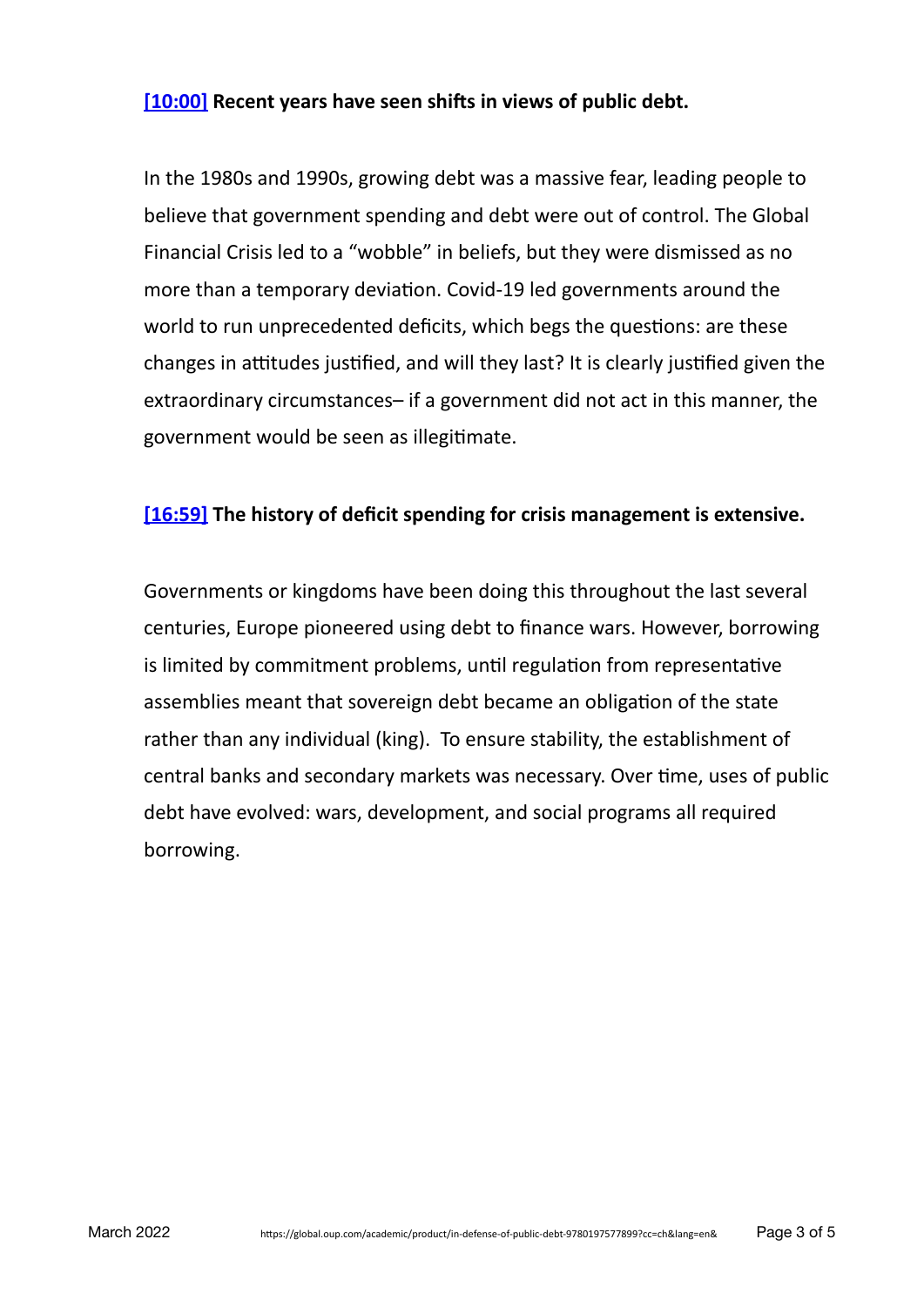#### **[\[30:29\]](https://youtu.be/OUqpgYf09Vw?t=1829https://youtu.be/OUqpgYf09Vw?t=1829)** With the Covid-19 crisis, a war-like response was necessary.

If the change in beliefs are solely the product of Covid, perhaps there will no longer be this support. However, the change in attitudes may pre-date the pandemic. There has been growing recognition of the need for the government to provide public goods in education, health care, research, infrastructure, and climate change that markets do not adequately supply. Heavier debts are more sustainable because of the lower interest rates around the world. If interest rates rise, so will interest burdens.

**[\[34:45\]](https://youtu.be/OUqpgYf09Vw?t=2085)** Throughout the 19th century in countries such as the U.S., the U.K., and France, fears of future wars brought the debt to GDP ratios down, preparing for going into further debt later.

The question arises: Is it possible today to exert fiscal effort now through persistent primary surpluses? Generally speaking, only under special circumstances: a few countries in the 1990s, but not under normal conditions. Some economists argue that debts could be inflated away, but Eichengreen is uncertain, believing that maturities will be adjusted, so the inflation would have to be very large or a set of repeated surprises. Faster growth is also not a promising solution for this, given that there has not been evidence (yet) of accelerated digitization. The best solution seems to be fiscal restraint (when the time is right), growing the country's economy, and avoiding deflation.